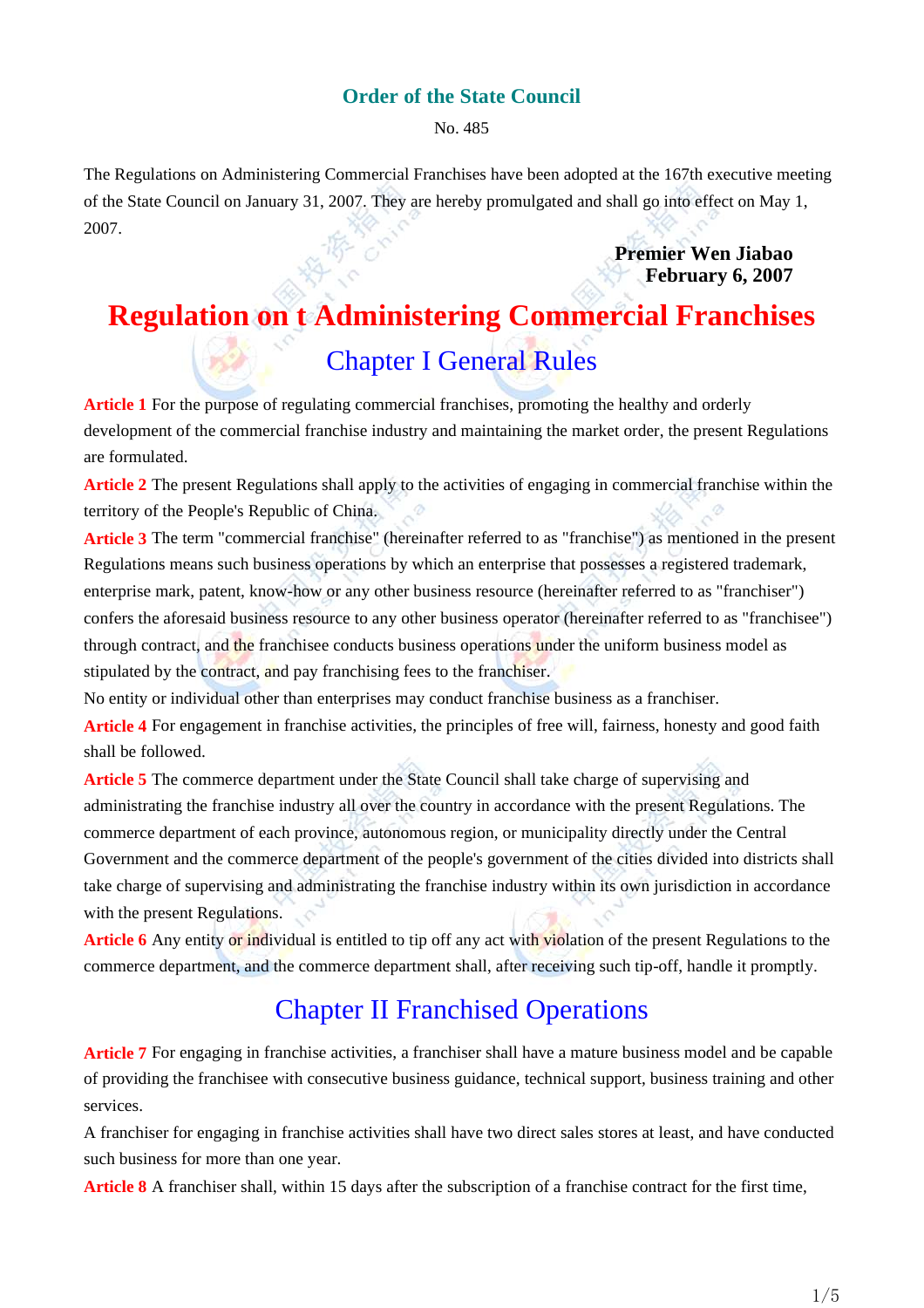submit it to the commerce department for archival filing in accordance with the present Regulations. In case a franchiser engages in any franchised operations within the scope of a province, autonomous region, or municipality directly under the Central Government, it shall report to the commerce department of the province, autonomous region or municipality directly under the Central Government for archival filling; and in case a franchiser engages in any franchised operations within the scope of two or more provinces, autonomous regions, or municipalities directly under the Central Government, it shall report to the commerce department under the State Council for archival filling.

A franchiser shall, for the archival filing, submit the commerce department the following documents and materials:

**(1)** a copy of the business license or enterprise registration certificate;

**(2)** a sample of the franchise contract;

**(3)** a brochure for franchised operations;

**(4)** a market plan;

**(5)** a written commitment and related certification materials testifying that the provisions in Article 7 of the present Regulations are satisfied ; and

**(6)** other documents and materials as prescribed by the commerce department under the State Council. Where the product or service for franchise cannot be dealt in until it is approved, the franchiser shall also submit a related approval document.

**Article 9** The commerce department shall conduct the archival filing and notify the franchiser within 10 days after its receipt of the documents and materials as provided for in Article 8 of the present Regulations. Where the documents or materials reported by the franchiser are incomplete, the commerce department may require the franchiser to supplement related documents or materials within 7 days.

Article 10 The commerce department shall publish a name list of franchisers, which have been put on archives, on the government website, and timely renew the name list.

**Article 11** For engaging in franchise activities, the franchiser and the franchisee shall conclude a written franchise contract.

A franchise contract shall cover the main contents as follows:

- **(1)** basic information in respect of the franchiser and the franchisee;
- **(2)** contents and term of the franchise;
- **(3)** type, amount and payment method for the franchising fees;

**(4)** concrete contents and methods for providing business guidance, technical support, business training and other services;

- **(5)** quality, standards for the product or service and guaranty measures;
- **(6)** sales promotion, advertising and publicity in respect of the product or service;

**(7)** the protection of consumers' rights and interests and the assumption of compensation liabilities in the franchise;

- **(8)** alteration, release and termination of the franchise contract;
- **(9)** liabilities for breach of the contract;
- **(10)** dispute resolution methods; and
- **(11)** other matters as agreed upon by the franchiser and the franchisee.

**Article 12** It shall be stipulated in the franchise contract concluded between the franchiser and the franchisee that the franchisee may unilaterally terminate the contract within a certain term after the franchise contract has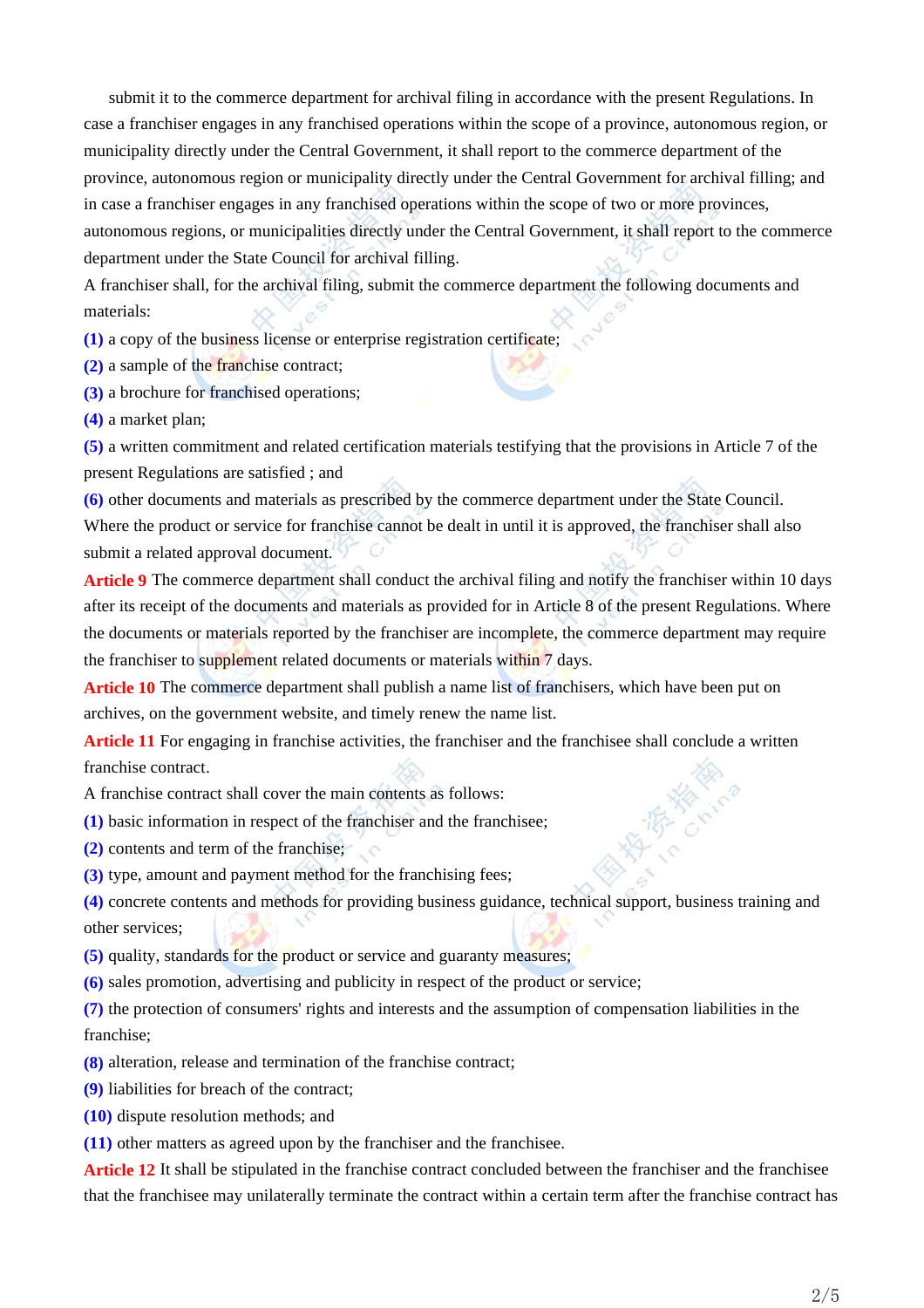been signed.

Article 13 Unless it is otherwise agreed upon by the franchisee, the franchise term as stipulated in the franchise contract may not be less than three years.

When the franchiser and the franchisee renew the franchise contract, the preceding paragraph may not apply.

**Article 14** A franchiser shall provide its franchisees with a brochure for franchised operations, and shall continuously provide business guidance, technical support and business trainings, etc. to the franchisees in accordance with the stipulated contents and methods.

**Article 15** The quality and standards of the product or service for franchise shall comply with the laws, administrative regulations and the related requirements of the State.

**Article 16** Where a franchiser requires a franchisee to pay expenses before the subscription of the franchise contract, it shall explain to the franchisee in respect of the purposes of these expenses and the conditions and method for the refund of these expenses in written form.

**Article 17** The promotion and publicity expenses as collected by a franchiser from a franchisee shall be used for the purposes as agreed upon in the contract. The information in respect of the use of promotion and publicity expenses shall be released to the franchisee in a timely manner.

A franchiser may not resort to frauds or misleading in the promotion or publicity, and the advertisements it publicized may not include any publicity content that any franchisee has gained proceeds from engaging in the franchise.

Article 18 A franchisee may not transfer the franchise to anyone else without consent of the franchiser. A franchisee may not divulge the business secret of the franchiser to which it has accessed to anyone else or allow anyone else to use it.

**Article 19** A franchiser shall report to the commerce department the information in respect of the subscription of franchise contracts in the previous year in the first quarter every year.

### Chapter III Information Disclosure

**Article 20** A franchiser shall set up and carry out a perfect information disclosure system in accordance with the provisions as prescribed by the commerce department of the State Council.

**Article 21** A franchiser shall provide the franchisee with the information as prescribed in Article 22 of the present Regulations and the text of the franchise contract in written form at least 20 days before the subscription of a franchise contract.

**Article 22** A franchiser shall provide the franchisee with the information as follows:

**(1)** the name, domicile, legal representative, registered capital, business scope of the franchiser and basic information in respect of the franchised operations;

**(2)** the basic information in respect of the registered trademark, enterprise mark, patent, know-how and business model of the franchiser;

**(3)** type, amount of franchising fees and payment method (including whether the guaranty bonds should be collected as well as the conditions and methods for refunding guaranty bonds);

**(4)** prices and requirements for providing the franchisee with products, services and equipments;

**(5)** specific contents of business guidance, technical support, business training and other services to be continuously provided to the franchisee as well as the providing methods and implementation plans;

**(6)** concrete measures for guiding and supervising the business activities of the franchisee;

**(7)** the investment budget for the franchise outlet;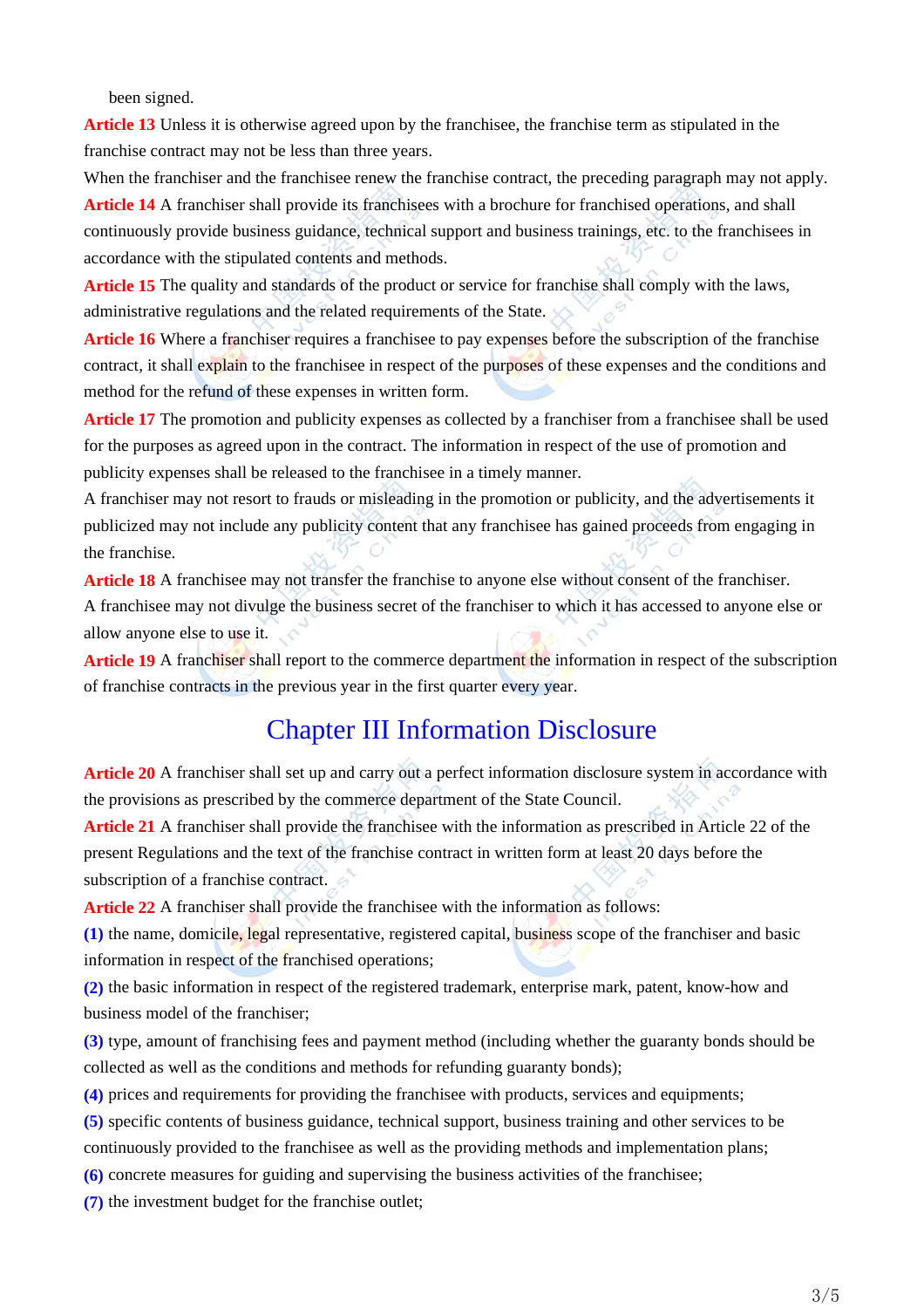**(8)** the quantity, distribution and business evaluation of franchisees currently existing within the territory of China;

**(9)** digests of the financial statements and audit reports for the recent two years as audited by the accountant firm;

**(10)** the conditions in respect of franchise-related lawsuits and arbitration for the recent five years;

**(11)** in case the franchiser or its legal representative has any record of major illegal business operations; and **(12)** other information as prescribed by the commerce department under the State Council.

**Article 23** A franchiser shall provide its franchisees with authentic, accurate and complete information, and may not conceal any related information or provide false information.

Where any significant change has occurred to the information provided by a franchiser to any of its franchisees, the franchiser shall timely notify it to the franchisee.

If a franchiser conceals any related information or provides false information, the franchisee may terminate the franchise contract.

## Chapter IV Legal Liabilities

**Article 24** Where a franchiser does not satisfy the requirements as prescribed in Paragraph 2 of Article 7 of the present Regulations but engages in the franchise activities, the commerce department shall order it to make corrections, confiscate its illegal proceeds, impose a fine of more than 100,000 Yuan but less than 500,000 Yuan thereon, and make an announcement in respect of it.

Where an entity or individual, which does not possess an enterprise statues, engages in franchise activities as a franchiser, the commerce department shall order it/him to cease the illegal business operations, confiscate its/his illegal proceeds, and impose a fine of more than 100,000 Yuan but less than 500,000 Yuan thereon. Article 25 Where a franchiser fails to put itself on the archives of the commerce department in accordance with Article 8 of the present Regulations, the commerce department shall order it to do so within a fixed period, and impose a fine of more than 10,000 Yuan but less than 50,000 Yuan thereon; and in case it fails to do so within the fixed period, it shall be fined more than 50,000 Yuan but less than 100,000 Yuan, and an announcement shall also be delivered.

**Article 26** Where a franchiser violates Article 16 or 17 in the present Regulations, the commerce department shall order it to make corrections, and may impose a fine of less than 10, 000 Yuan; in the case of serious circumstances , it shall be fined more than 10,000 Yuan but less than 50,000 Yuan, and an announcement shall also be delivered.

**Article 27** Where a franchiser violates Paragraph 2 of Article 17 in the present Regulations, the commerce department shall order it to make corrections, and impose a fine of more than 30,000 Yuan but less than 100,000 Yuan thereon; in the case of serious circumstances, it shall be fined more than 100,000 Yuan but less than 300,000 Yuan, and an announcement shall also be delivered; and if a crime is committed, it shall be subject to criminal liabilities.

Where a franchiser conducts frauds or misleading by making use of advertisements, it shall be punished in accordance with the related provisions in the Advertising Law.

**Article 28** Where a franchiser violates Article 21 or 23 of the present Regulations, and a franchisee tips it off to the commerce department and, upon verification, the tip-off is found to be true, the commerce department shall order the franchiser to make corrections and impose a fine of more than 10,000 Yuan but less than 50,000 Yuan thereon; and in the case of serious circumstances, it shall be fined more than 50,000 Yuan but